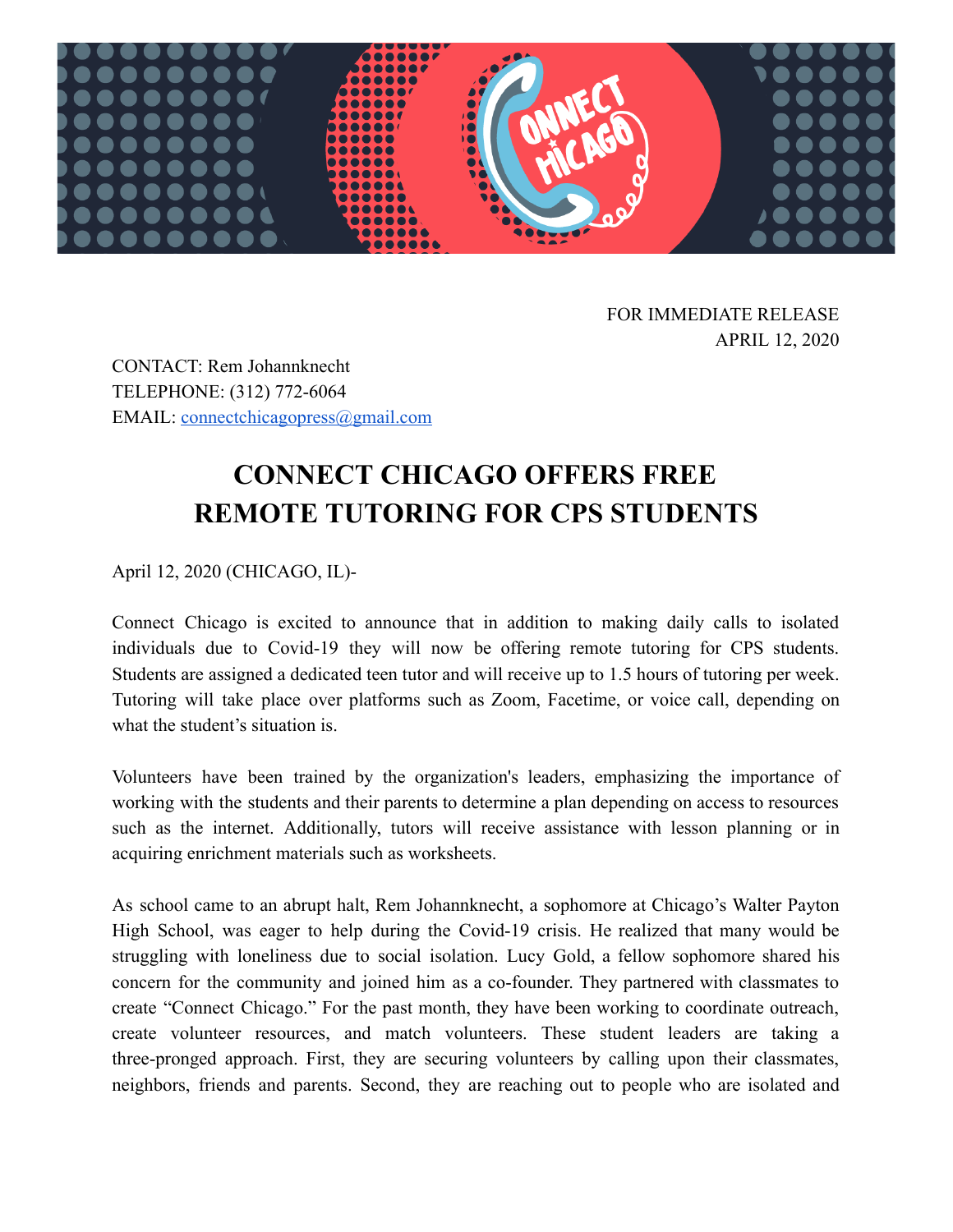connecting them so that they can be social, while being safe. Now they are also reaching out to CPS students who are in need of help with their school work.

"As CPS officially begins remote learning this week we recognized that some students would need extra support as this is uncharted territory for most of us. Connect Chicago is very fortunate in that we have a lot of eager volunteers and realized that we were in the position to expand and help our fellow CPS students with remote tutoring," said Rem Johannknecht.

While the daily phone call portion of Connect Chicago only requires a phone for the tutoring it is ideal if the student has access to the internet for face to face assistance. Students will receive up to 1.5 hours of tutoring a week and the schedule will be set between the teen volunteer and the student/ parent.

Connect Chicago has over 60 eager volunteers (and growing) who are looking forward to connecting with other Chicagoans. Our volunteer tutors are all teenage students themselves. Our daily callers to those that are isolated are adults and teens. People looking to be tutored, called or to volunteer can call Connect Chicago at (312) 772-6064 to be matched or visit their website at ConnectChicagoInfo.com. Sign up forms and email below. If looking to be called, a trained volunteer will call daily to check in and chat. If you are seeking a tutor, an assigned teen volunteer will contact the parent to assess a student's needs, set a schedule and then will work with you remotely up to 1.5 hours a week.

The organization is seeking to spread their message so that people know about their entirely free service, and are able to sign up to receive tutoring or to volunteer.

## Mission Statement:

At Connect Chicago, we connect our enthusiastic volunteers with individuals who are seeking a helping hand as a result of the Coronavirus and social distancing. Through daily phone calls and tutoring, we are bridging the gap during this period of isolation, so we remember that at our core humans are connected. One call at a time, we aim to foster meaningful relationships and bring positivity to lives affected by stay-at-home orders as we adapt to our new reality.

View our tutoring flyer [here](https://docs.google.com/document/d/1hYFtWL-nP5bkba6YnkfcZGmFH0WWbeTN1fIZpagZLlI/edit?usp=sharing)!

###

If you would like more information on Connect Chicago, please contact Rem Johannknecht at [connectchicagopress@gmail.com](mailto:connectchicagopress@gmail.com)